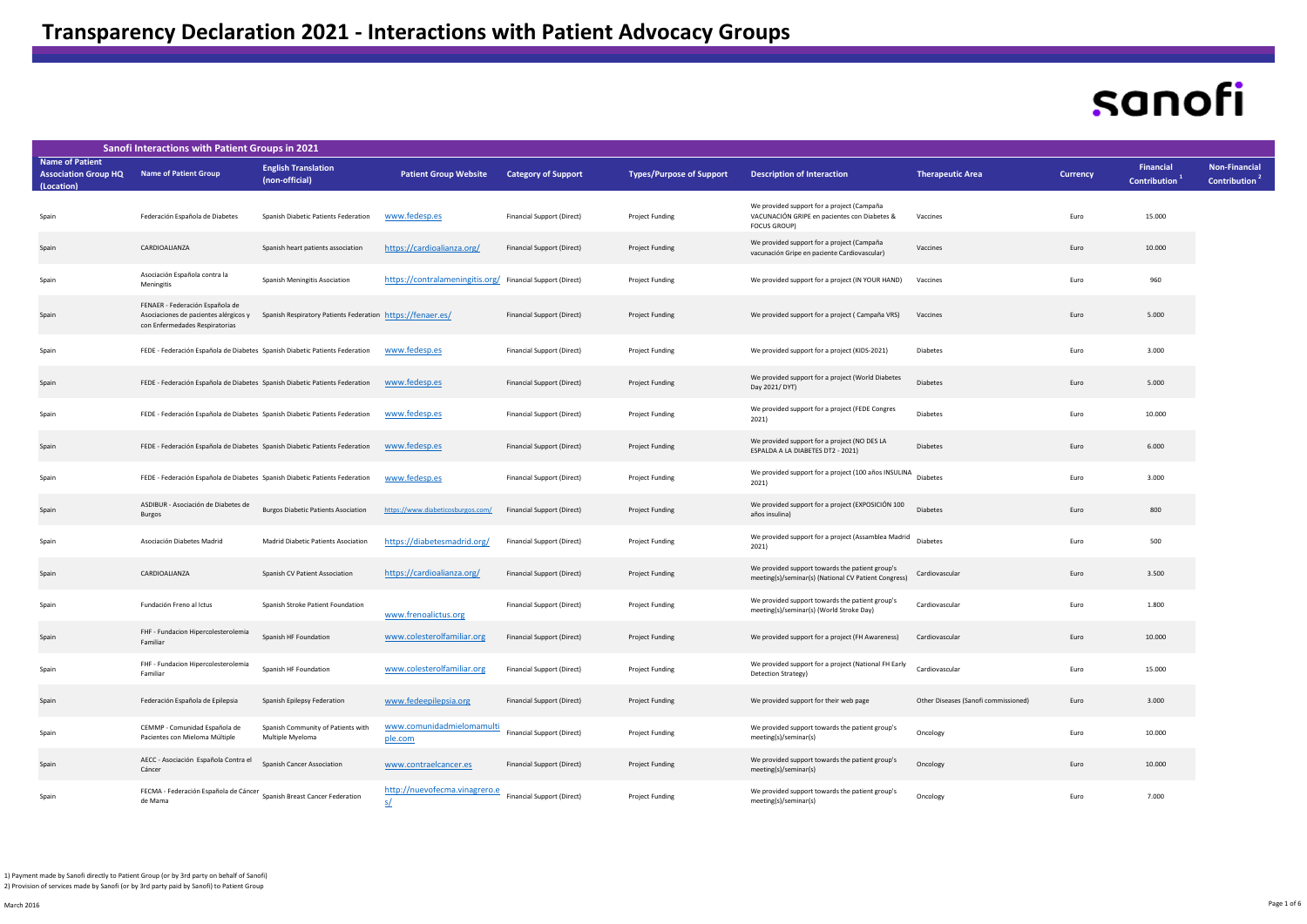| Sanofi Interactions with Patient Groups in 2021                     |                                                                                                             |                                                                                                     |                                                                                 |                                   |                                 |                                                                                                                         |                           |          |                                               |                                                   |
|---------------------------------------------------------------------|-------------------------------------------------------------------------------------------------------------|-----------------------------------------------------------------------------------------------------|---------------------------------------------------------------------------------|-----------------------------------|---------------------------------|-------------------------------------------------------------------------------------------------------------------------|---------------------------|----------|-----------------------------------------------|---------------------------------------------------|
| <b>Name of Patient</b><br><b>Association Group HQ</b><br>(Location) | <b>Name of Patient Group</b>                                                                                | <b>English Translation</b><br>(non-official)                                                        | <b>Patient Group Website</b>                                                    | <b>Category of Support</b>        | <b>Types/Purpose of Support</b> | <b>Description of Interaction</b>                                                                                       | <b>Therapeutic Area</b>   | Currency | <b>Financial</b><br>Contribution <sup>1</sup> | <b>Non-Financial</b><br>Contribution <sup>2</sup> |
| Spain                                                               | AEACaP - Asociación Española de<br>Afectados por Cáncer de Pulmón                                           | by Lung Cancer                                                                                      | Spanish Association of People Affected https://afectadoscancerdepulm<br>on.com/ | <b>Financial Support (Direct)</b> | Project Funding                 | We provided support towards the patient group's<br>meeting(s)/seminar(s)                                                | Oncology                  | Euro     | 7.000                                         |                                                   |
| Spain                                                               | GEPAC - Grupo Español de Pacientes<br>con Cáncer                                                            | Spanish Cancer Patients Group                                                                       | http://www.gepac.es/                                                            | Financial Support (Direct)        | Project Funding                 | We provided support towards the patient group's<br>meeting(s)/seminar(s)                                                | Oncology                  | Euro     | 3.000                                         |                                                   |
| Spain                                                               | EME - Esclerosis Multiple España                                                                            | Multiple Sclerosis Spain                                                                            | https://esclerosismultiple.com/ Financial Support (Direct)                      |                                   | Project Funding                 | We provided support towards the patient group's<br>meeting(s)/seminar(s)                                                | Multiple Sclerosis        | Euro     | 20.000                                        |                                                   |
| Spain                                                               | EME - Esclerosis Multiple España                                                                            | Multiple Sclerosis Spain                                                                            | https://esclerosismultiple.com/ Financial Support (Direct)                      |                                   | Project Funding                 | We provided support for a project (Incubadora EM)                                                                       | Multiple Sclerosis        | Euro     | 5.000                                         |                                                   |
| Spain                                                               | EME - Esclerosis Multiple España                                                                            | Multiple Sclerosis Spain                                                                            | https://esclerosismultiple.com/ Financial Support (Direct)                      |                                   | Project Funding                 | We provided support for a project (EMFORMA)                                                                             | Multiple Sclerosis        | Euro     | 25.980                                        |                                                   |
| Spain                                                               | ADEMBI - Asociación de Esclerosis<br>Múltiple de Bizkaia                                                    | Multiple Sclerosis Association of Bizkaia                                                           | https://www.esclerosismultiple<br>euskadi.org/adembi/                           | Financial Support (Direct)        | Project Funding                 | We provided support towards the patient group's<br>meeting(s)/seminar(s)                                                | Multiple Sclerosis        | Euro     | 10.000                                        |                                                   |
| Spain                                                               | AEDEM - Asociación Española de<br>Esclerosis Múltiple                                                       | Spanish Multiple Sclerosis Association                                                              | https://aedem.org/                                                              | Financial Support (Direct)        | Project Funding                 | We provided support towards the patient group's<br>meeting(s)/seminar(s)                                                | Multiple Sclerosis        | Euro     | 8.000                                         |                                                   |
| Spain                                                               | ASEM - Asociación Sevillana Esclerosis<br>Multiple                                                          | Multiple Sclerosis Association of Seville https://www.emsevilla.es/                                 |                                                                                 | Financial Support (Direct)        | Project Funding                 | We provided support towards the patient group's<br>meeting(s)/seminar(s)                                                | Multiple Sclerosis        | Euro     | 6.000                                         |                                                   |
| Spain                                                               | FEDEMA - Federación de Asociaciones Federation of Multiple Sclerosis<br>de Esclerosis Múltiple de Andalucía | Associations of Andalusia                                                                           | https://fedema.es/                                                              | Financial Support (Direct)        | Project Funding                 | We provided support towards the patient group's<br>meeting(s)/seminar(s)                                                | Multiple Sclerosis        | Euro     | 9.000                                         |                                                   |
| Spain                                                               |                                                                                                             | Fundación Esclerosis Múltiple Barcelona Multiple Sclerosis Foundation Barcelona https://www.fem.es/ |                                                                                 | Financial Support (Direct)        | Project Funding                 | We provided support for a project (Mulla't)                                                                             | Multiple Sclerosis        | Euro     | 5.000                                         |                                                   |
| Spain                                                               |                                                                                                             | Fundación Esclerosis Múltiple Barcelona Multiple Sclerosis Foundation Barcelona https://www.fem.es/ |                                                                                 | Financial Support (Direct)        | Project Funding                 | We provided support towards the patient group's<br>meeting(s)/seminar(s)                                                | Multiple Sclerosis        | Euro     | 25.000                                        |                                                   |
| Spain                                                               | FEMM - Fundación Madrid contra la<br>Esclerosis Múltiple                                                    | Madrid Foundation against Multiple<br>Sclerosis                                                     | https://www.femmadrid.org/                                                      | Financial Support (Direct)        | Project Funding                 | We provided support towards the patient group's<br>meeting(s)/seminar(s)                                                | Multiple Sclerosis        | Euro     | 25.000                                        |                                                   |
| Spain                                                               | FEMM - Fundación Madrid contra la<br>Esclerosis Múltiple                                                    | Madrid Foundation against Multiple<br>Sclerosis                                                     | https://www.femmadrid.org/                                                      | Financial Support (Direct)        | Project Funding                 | We provided support for a project (Mójate)                                                                              | <b>Multiple Sclerosis</b> | Euro     | 18.000                                        |                                                   |
| Spain                                                               | FEMM - Fundación Madrid contra la<br>Esclerosis Múltiple                                                    | Madrid Foundation against Multiple<br>Sclerosis                                                     | https://www.femmadrid.org/                                                      | Financial Support (Direct)        | Project Funding                 | We provided support for a project (Día Nacional)                                                                        | Multiple Sclerosis        | Euro     | 24,000                                        |                                                   |
| Spain                                                               | ADEM-AB - Asociación Española de<br>Esclerosis Múltiple de Albacete                                         | Spanish Multiple Sclerosis Association of<br>Albacete                                               | https://emalbacete.es/                                                          | Financial Support (Direct)        | Project Funding                 | We provided support for a project (Día Nacional)                                                                        | <b>Multiple Sclerosis</b> | Euro     | 12.000                                        |                                                   |
| Spain                                                               | ADEM-AB - Asociación Española de<br>Esclerosis Múltiple de Albacete                                         | Spanish Multiple Sclerosis Association of<br>Albacete                                               | https://emalbacete.es/                                                          | Financial Support (Direct)        | Project Funding                 | We provided support towards the patient group's<br>meeting(s)/seminar(s)                                                | Multiple Sclerosis        | Euro     | 12.000                                        |                                                   |
| Spain                                                               |                                                                                                             | Fundación Esclerosis Múltiple Barcelona Multiple Sclerosis Foundation Barcelona https://www.fem.es/ |                                                                                 | Financial Support (Direct)        | Project Funding                 | We provided support for a project (Dia Nacional)                                                                        | <b>Multiple Sclerosis</b> | Euro     | 2.000                                         |                                                   |
| Spain                                                               | FEDER-Federacion Española de<br><b>Enfermedades Raras</b>                                                   | Spanish Federation or Rare Diseases                                                                 | www.enfermedades-raras.org                                                      | Financial Support (Indirect)      | Project Funding                 | We provided support for a patient-care related project:<br>Rare Diseases Strategy of Castilla-Leon Autonomous<br>Region | <b>Rare Diseases</b>      | Euro     | 23.125                                        |                                                   |
| Spain                                                               | AEEFEG - Asociación Española de<br>Gaucher                                                                  | Enfermos y Familares de Enfermos de Spanish Association Gaucher Patients                            | www.aeefegaucher.es                                                             | Financial Support (Direct)        | Project Funding                 | We provided support for a project Proyecto "Mejora<br>de la AEEFEG"                                                     | Rare Diseases             | Euro     | 8.000                                         |                                                   |
| Spain                                                               | FEDER- Federación Española de<br><b>Enfermedades Raras</b>                                                  | Spanish Federation of Rare Diseases                                                                 | www.enfermedades-raras.org                                                      | Financial Support (Direct)        | Project Funding                 | We provided support for a project Proyecto Educativo<br>"Asume un reto poco frecuente", 2020                            | Rare Diseases             | Euro     | 20.000                                        |                                                   |
| Spain                                                               | FEDHEMO-Federacion Española de<br>Hemofilia                                                                 | Spanish Haemophylia Federation                                                                      | www.fedhemo.com                                                                 | Financial Support (Direct)        | Project Funding                 | We provided support for a project. "Servicio Atención<br>Psicológica para personas con aTTP-2021"                       | Rare Diseases             | Euro     | 20,000                                        |                                                   |
| Spain                                                               | Fundación MEHUER-Medicamentos<br>Huérfanos y Enfermedades Raras                                             | <b>MEHUER Foundation</b>                                                                            | www.envozrara.com                                                               | Financial Support (Direct)        | Project Funding                 | We provided support for a project "En Voz Rara- 2021" Rare Diseases                                                     |                           | Euro     | 35.000                                        |                                                   |
| Spain                                                               | FEDER- Federación Española de<br>Enfermedades Raras                                                         | Spanish Federation of Rare Diseases                                                                 | www.enfermedades-raras.org                                                      | Financial Support (Direct)        | Project Funding                 | We provided support for a project impresión LIBRO LA Rare Diseases<br>FUERZA MOVIMIENTO ASOCIATIVO                      |                           | Euro     | 1.380                                         |                                                   |